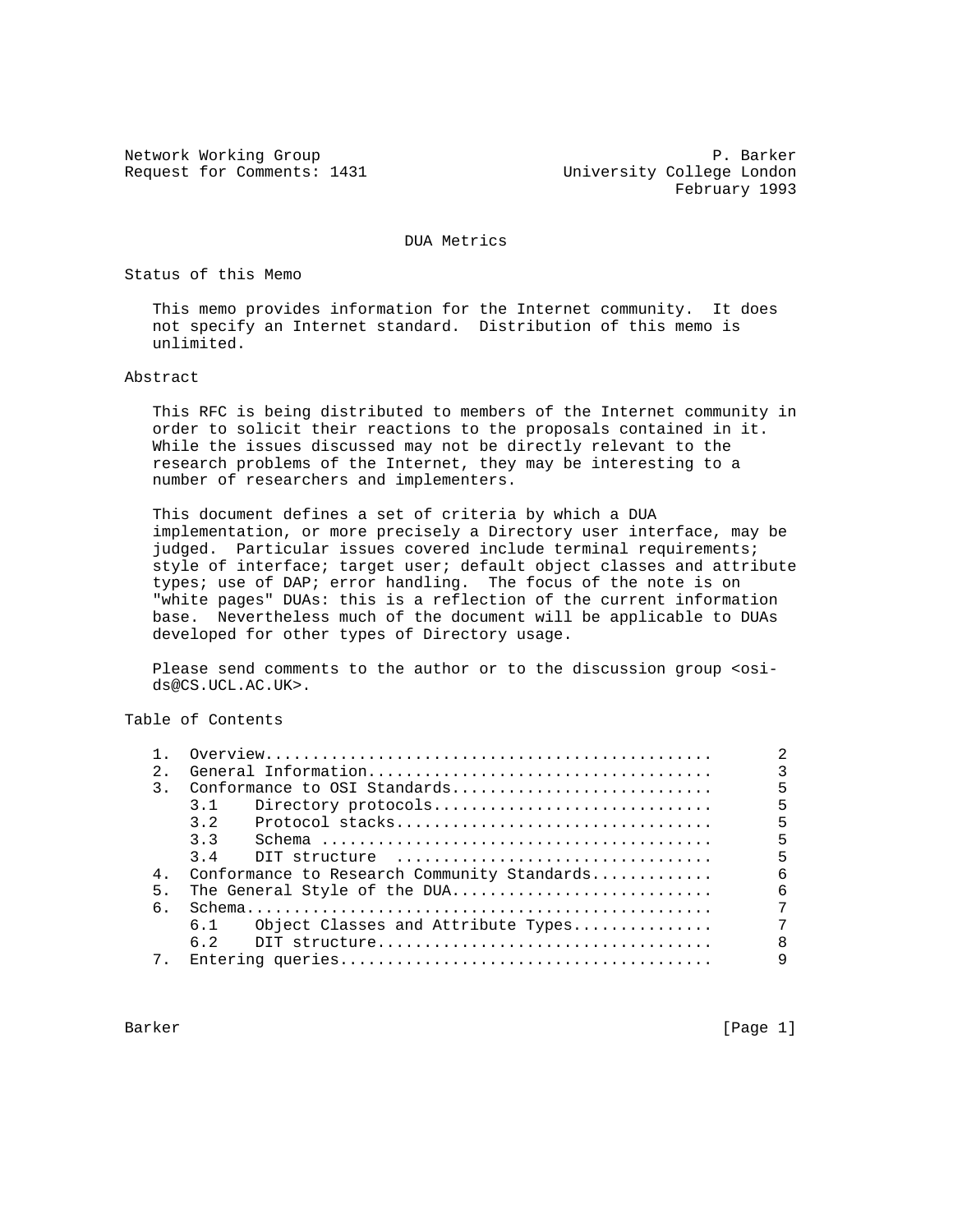| 8. Strategy for locating entries |    |
|----------------------------------|----|
|                                  |    |
|                                  |    |
| 11. Suitability for management   | 12 |
|                                  | 13 |
|                                  | 16 |
|                                  | 16 |
|                                  | 17 |
|                                  | 19 |
|                                  | 19 |

#### 1. Overview

 The purpose of this document is to define some metrics by which DUA products can be measured. It should be first be noted that the use of the term "DUA" is rather misleading. There is an assumption here that the DUA is implemented correctly and is able to "talk" valid X.500 protocol: this is a sine qua non. Instead, this document seeks to draw out the characteristics of Directory user interfaces. However, the term DUA is persisted with as it is used by most people when referring to Directory user interfaces. The format of these DUA metrics is essentially a questionnaire which extracts a detailed description of a user interface. DUAs come in very different forms. Many make use of windowing environments, offering a "high-tech" view of the Directory, while others are designed to work in a terminal environment. Some interfaces offer extensive control over the Directory, and thus may be well-suited to Directory managers, while others are aimed more at the novice user. Some interfaces are configurable to allow searches for any attribute in any part of the DIT, while others lack this generality but are focussed on handling the most typical queries well. In many aspects, it is almost impossible to say that one DUA is better than other from looking at the responses to question in this document. A flexible management tool will be better for management than a DUA aimed at servicing simple look-ups, and vice-versa. Furthermore, in other areas, there are several radically different approaches to a problem, but it is not as yet clear whether one approach is better than another. One example of this is the extent to which a DUA provides an abstraction of the underlying DIT hierarchy, either emphasising the world as a tree or trying to conceal this from the user.

 However, other aspects, such as whether the DUA can actually find the entries required, and if so, how quickly, can be directly measured in some way. Throughout this document, some of the questions posed are annotated with a square-bracketed points score and an explanation as to how the points should be allocated. For example, a question might be appended with "[2 if yes]", indicating score 2 points for an affirmative answer to that question. These points scores should be

Barker [Page 2]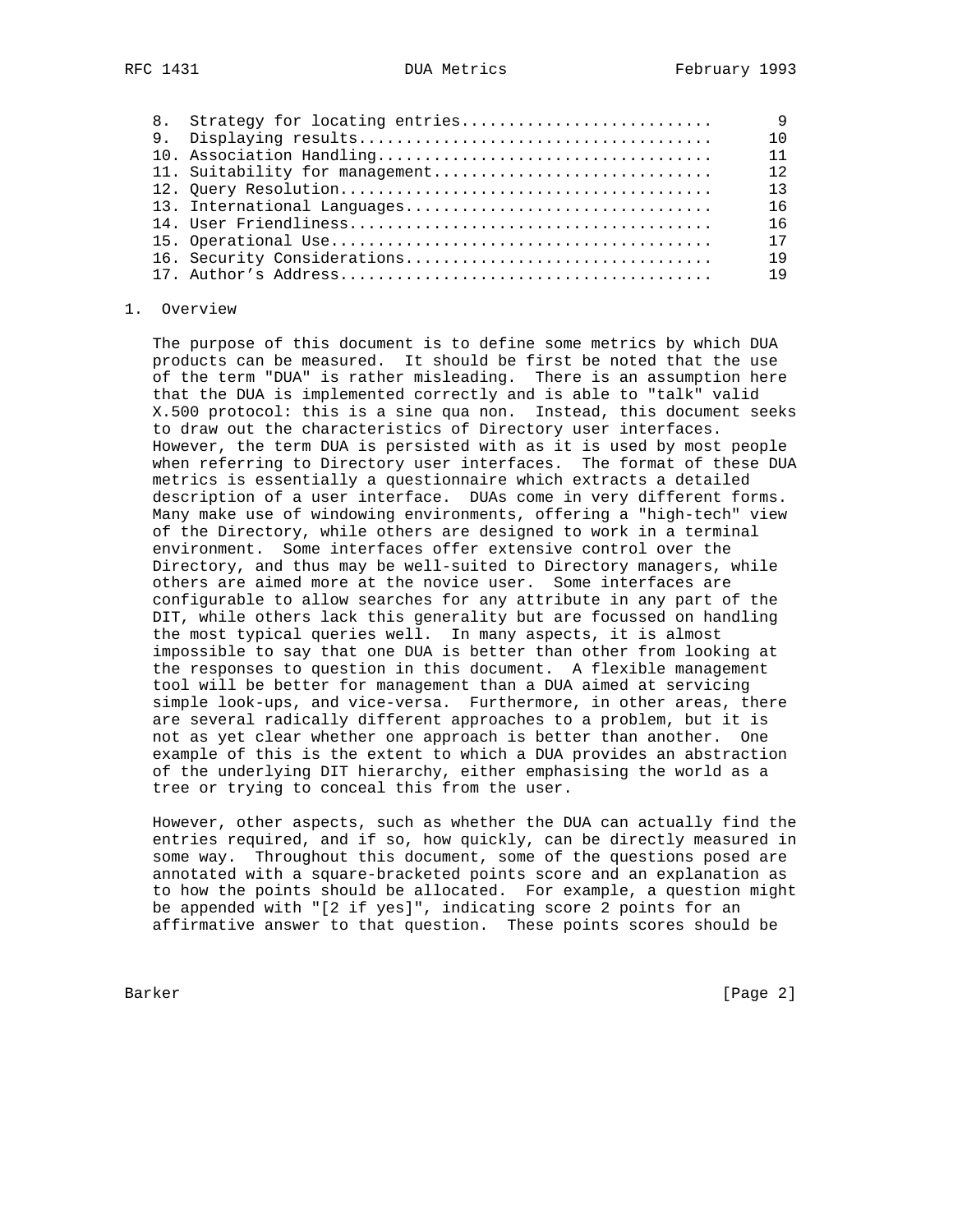collated in Table 1 at the end of the document, and this table constitutes a measure of the DUA. The metrics are on a section by section basis, which should help the reader who is seeking, for example, a DUA with good management capabilities which runs on a wide variety of platforms, to focus on the critical aspects of a DUA for the particular requirement.

2. General Information

 This section contains general information about the implementation under discussion.

- 1. Name of the implementation ......................................
- 2. Version number of the DUA described in this document ............
- 3. Are further versions planned? [3 if yes] ......................
- 4. Name and address of supplier or person to contact .............. .................................................................... .................................................................... .................................................................... .................................................................... .................................................................... ....................................................................
- 5. Describe the hardware and software platforms on which the DUA will run. Some DUAs are split into a user interface part, and a DUA server part, communicating by means of a protocol. If the DUA is of the type where the DUA protocol machinery and user agent are implemented in a single process, complete only the user interface section, and indicate "n/a" for the DUA server and communications protocol questions.
	- (a) User interface part [1 per platform, up to a maximum of 4]
		- i. Hardware (If appropriate, can summarise as, for example,
		- ii. O/S (state version if critical)
			- A. UNIX (be sure to indicate which flavour e.g., SYSV, BSD, SUNOS, etc) .................................... ........................................................ B. VMS) ................................................ C. MS-DOS ..............................................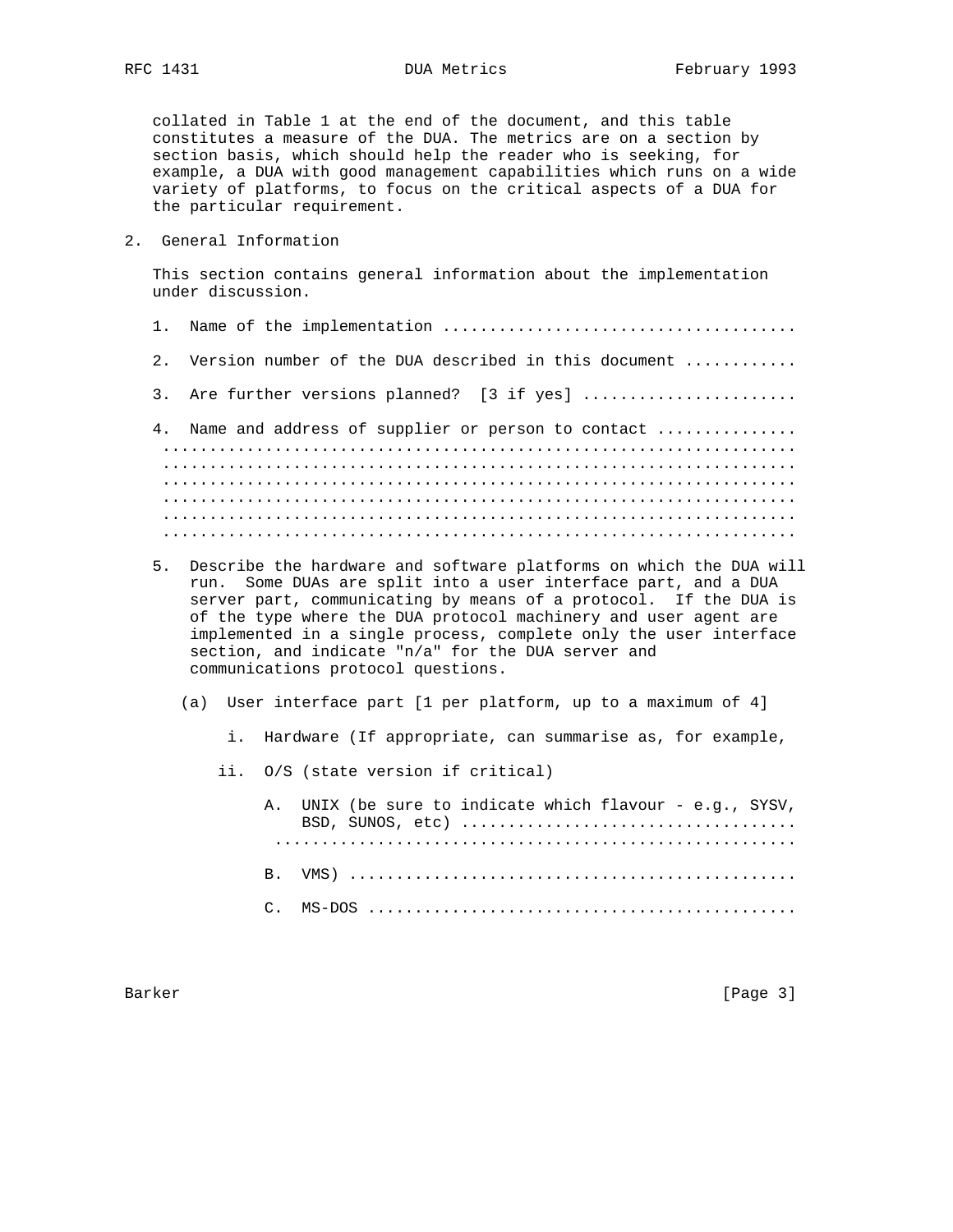|    |     |      | D.             |                                                                                                                                                                                       |
|----|-----|------|----------------|---------------------------------------------------------------------------------------------------------------------------------------------------------------------------------------|
|    |     |      | Ε.             |                                                                                                                                                                                       |
|    |     |      | F.             |                                                                                                                                                                                       |
|    | (b) |      |                |                                                                                                                                                                                       |
|    |     | i.   |                | Hardware (If appropriate, can summarise as, for example,<br>"generic UNIX platform", or "386 PC")                                                                                     |
|    |     | ii.  |                | 0/S (state version if critical)                                                                                                                                                       |
|    |     |      | Α.             | UNIX (be sure to indicate which flavour - e.g., SYSV,                                                                                                                                 |
|    |     |      | B.             |                                                                                                                                                                                       |
|    |     |      | C.             |                                                                                                                                                                                       |
|    |     |      | D.             |                                                                                                                                                                                       |
|    |     |      | Ε.             |                                                                                                                                                                                       |
|    |     | iii. |                | How does the user interface communicate with the DUA<br>server?                                                                                                                       |
|    |     |      |                | A. Directory Assistance Service, as described in RFC1202                                                                                                                              |
|    |     |      | B.             | DIXIE protocol, as described in RFC1249                                                                                                                                               |
|    |     |      | $\mathsf{C}$ . | LDAP protocol, as described in Internet Draft OSI-DS<br>26                                                                                                                            |
|    |     |      | D.             |                                                                                                                                                                                       |
|    | (c) |      |                | Name any other software required to run the DUA which is not<br>supplied with the operating system or with the DUA software<br>itself. Examples might include X.500 DAP libraries, or |
| б. |     |      |                | Is the software free? If the DUA needs other packages, are these<br>also freely available? [3 if completely free]                                                                     |
|    |     |      |                |                                                                                                                                                                                       |

Barker [Page 4]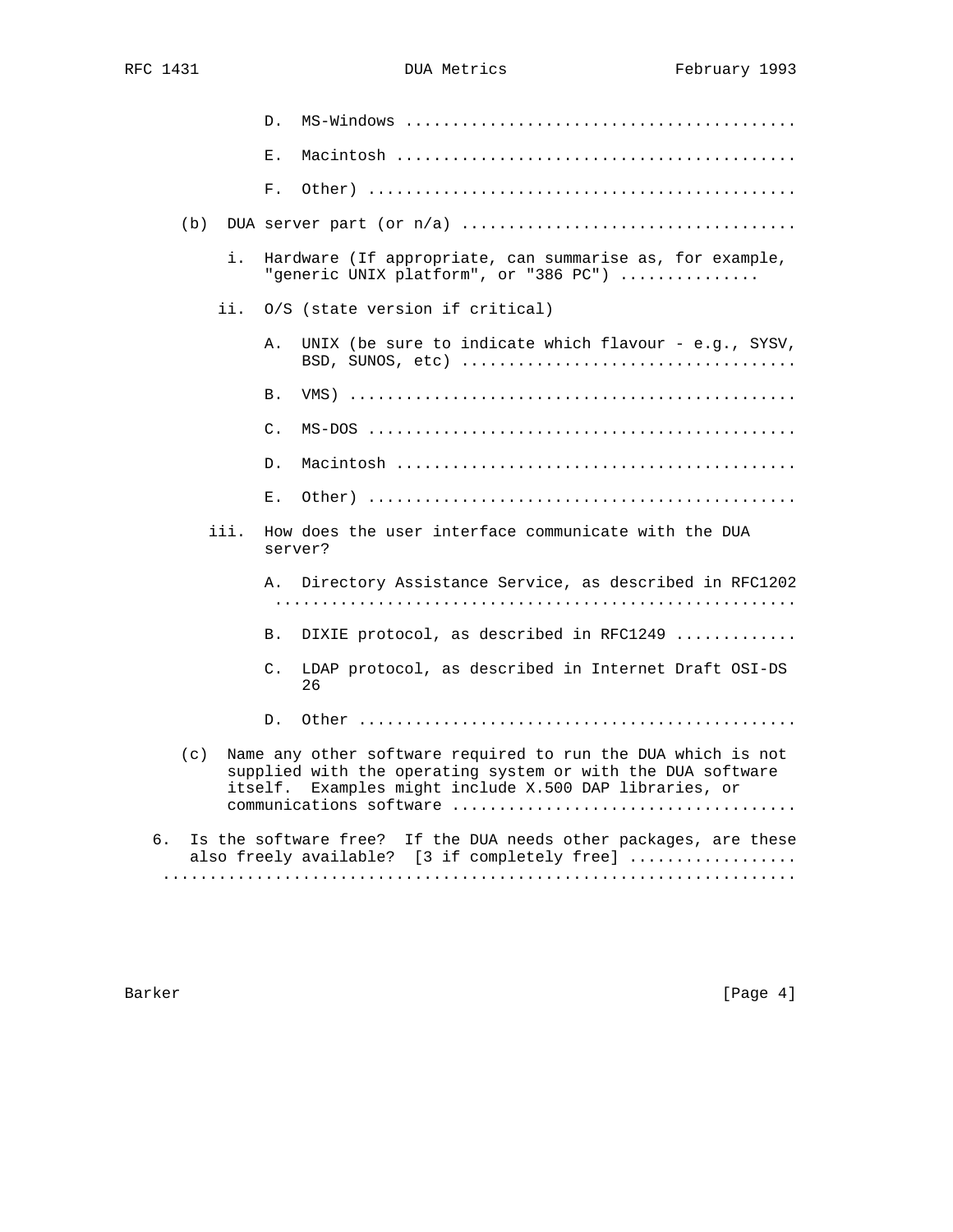- 3. Conformance to OSI Standards
- 3.1 Directory protocols
	- 7. Please list all conformance testing work applied to the DUA implementation (here the term DUA is used correctly in the sense of the DUA protocol machinery) [2 if any conformance work has been done] ........................................................... ....................................................................
- 3.2 Protocol stacks

 For the next two questions, [2 per stack supported for up to 4 stacks]

- 8. Which of the following transport and network layer protocols does the DUA support:
	- (a) TP.x over CONS (state transport class) ......................
	- (b) TP.4 over CLNS ..............................................
- 9. Does the DUA support other transport and "network" layer protocols?
	- (a) TP.x over RFC1006 over TCP/IP (state transport class) .......
	- (b) TP.x over  $X.25(1980)$  (state transport class) ...............
	- (c) State any other options supported. .........................
- 10. Does the DUA also run over any lightweight stack? If so, describe it with reference to the OSI seven layer model [3] .............. ....................................................................
- 3.3 Schema
	- 11. Does the DUA support the full schema in X.520 and X.521  $(y/n)$ ? (Omissions should be described in response to a later question) [2 for full schema support] ........................................
- 3.4 DIT structure
	- 12. Does the DUA only follow object class hierarchies which conform to the suggested DIT structure in X.521?.............................

Barker [Page 5] [Page 5] [Page 5] [Page 5] [Page 5] [Page 5] [Page 5] [Page 5] [Page 5] [Page 5] [Page 5] [Page 5] [Page 5] [Page 5] [Page 5] [Page 5] [Page 5] [Page 5] [Page 5] [Page 5] [Page 5] [Page 5] [Page 5] [Page 5]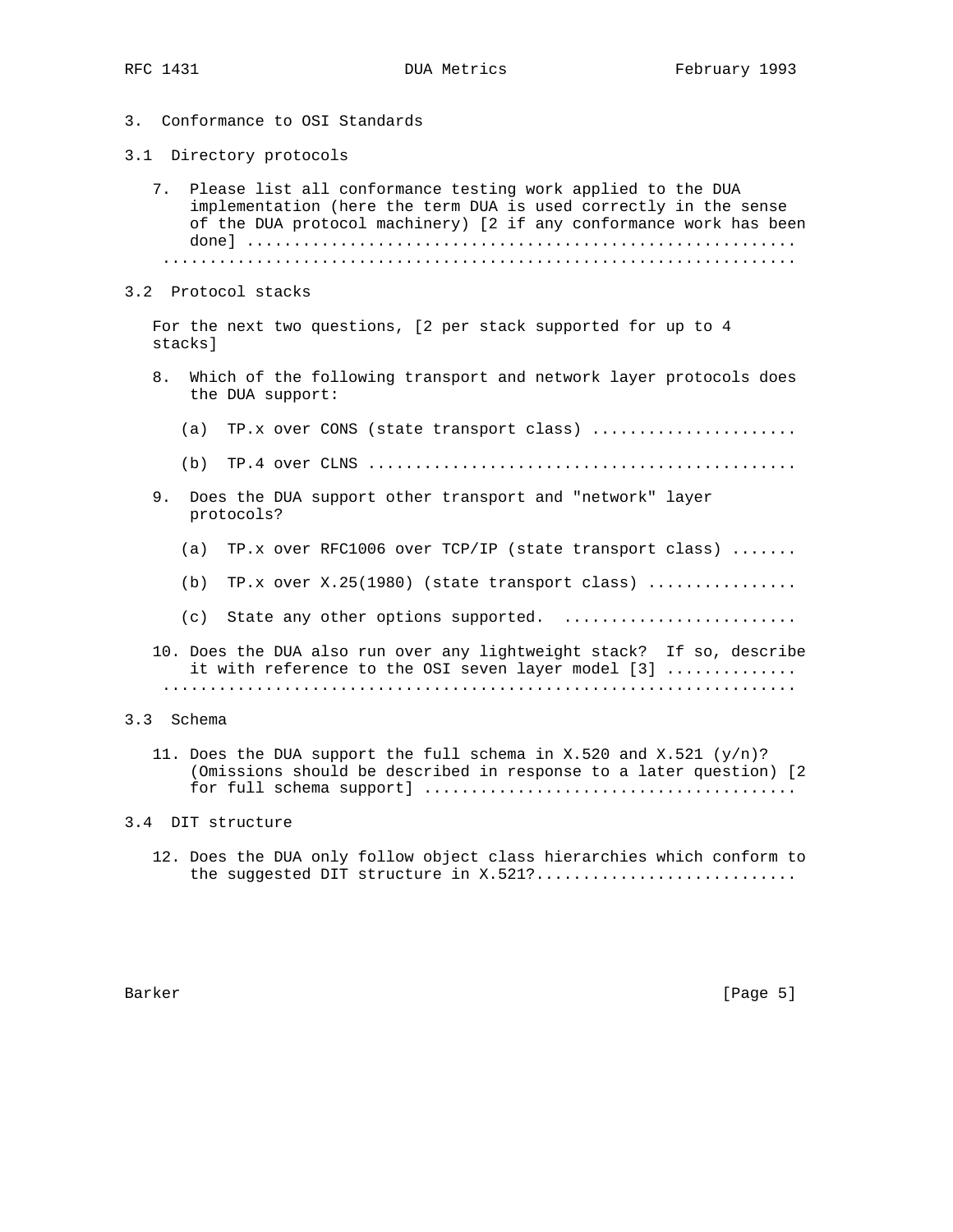4. Conformance to Research Community Standards

 The COSINE and Internet Directory Pilots have agreed a set of extensions to the standard, which make for a more cohesive pilot. This section is about conformance to these extensions.

- 13. Does the DUA fully support RFC1274, "The COSINE and Internet X.500 Schema" (y/n)? (Omissions should be described in response to a later question) [2 for full support] .......................
- 14. Can the DUA handle referrals whose network addresses conform to RFC1277, "Encoding Network Addresses to support operation over non-OSI lower layers"? [2 if yes] ................................
- 15. Does the DUA handle the Distinguished Name string syntax described in OSI-DS 23, "A String Representation of Distinguished Names" [2 if yes] ...................................................... ....................................................................
- 16. Does the DUA use the user-friendly naming query resolution described in OSI-DS 24, "Using the OSI Directory to achieve User Friendly Naming" [2 if yes] ....................................
- 17. Does the DUA make use of the Quality of Service schema extensions described in OSI-DS 15, "Handling QOS (Quality of service) in the Directory" [2 if yes] ..........................................
- 5. The General Style of the DUA
	- 18. Is this a "white pages" interface, designed to give access to information about people within organisations? If not, state the types of information at which this interface is targetted ....... ....................................................................
	- 19. If this is a white pages DUA, who is it principally designed to serve? Indicate more than one of the following categories if appropriate (but please do not fill in so may categories as to hide due emphasis): [mark allocated should be the highest for any single classification]
		- (a) The ordinary user, who has no understanding of X.500, the hierarchical DIT, the state of advancement of the pilot, etc. [10] ........................................................
		- (b) A secretary who wants to do telephone or room number look-ups within their department or organisation [8] .................
		- (c) A computer-literate user, who habitually uses a wide-range of

Barker [Page 6] [Page 6] [Page 6] [Page 6] [Page 6] [Page 6] [Page 6] [Page 6] [Page 6] [Page 6] [Page 6] [Page 6] [Page 6] [Page 6] [Page 6] [Page 6] [Page 6] [Page 6] [Page 6] [Page 6] [Page 6] [Page 6] [Page 6] [Page 6]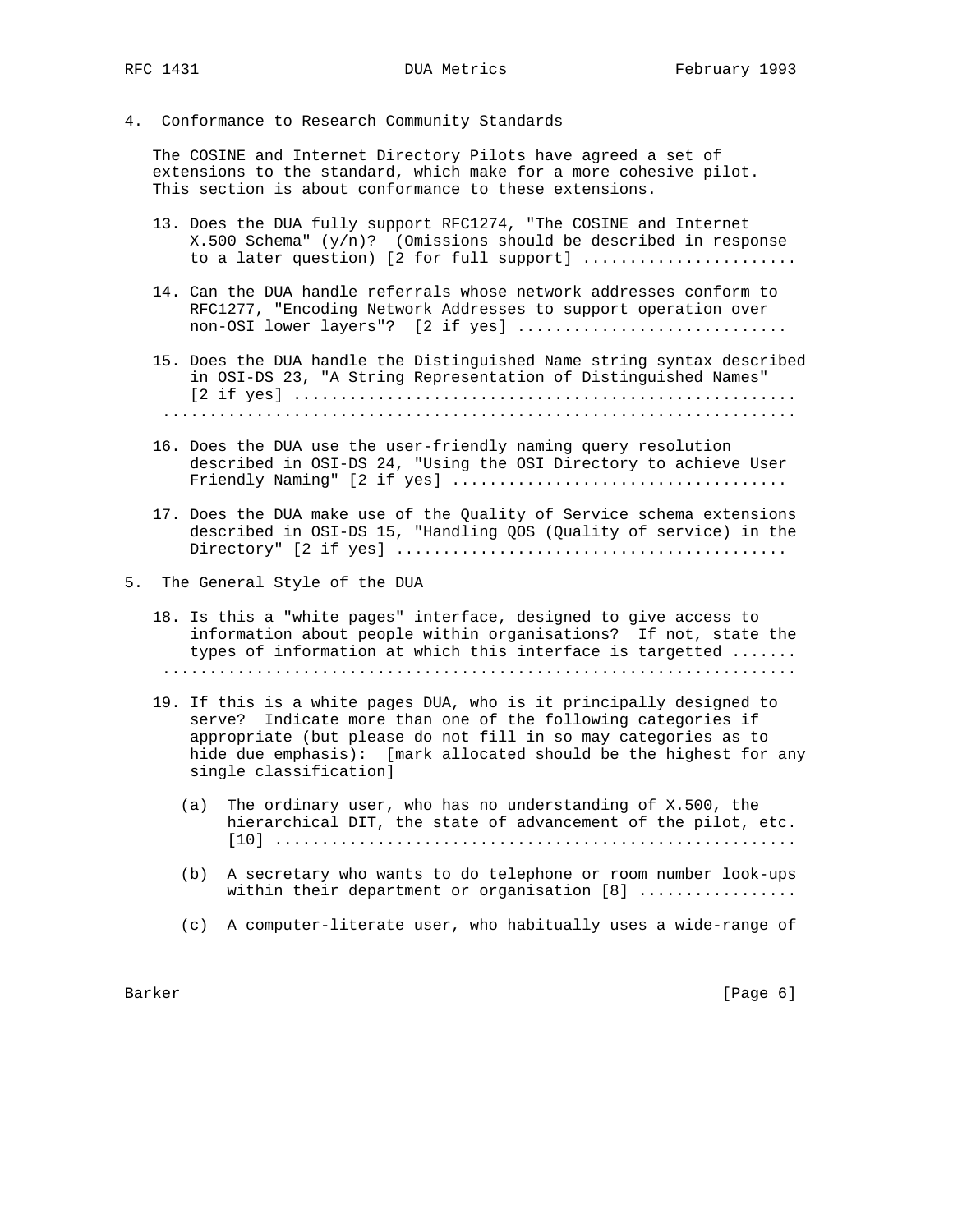network services [6] ........................................ (d) An organisation's (or department's) data manager [4] ........ (e) A Directory system manager [2] ............................... 20. Which best describes the use the DUA makes of the user's terminal? (a) Scrolling, line-mode interface  $\dots\dots\dots\dots\dots\dots\dots\dots\dots\dots\dots\dots\dots$ (b) Full screen, "vt100" style interface ..................... (c) X-Windows ................................................... (d) MS-Windows .................................................. (e) Macintosh ................................................... (f) Other ....................................................... 21. Does the DUA tend to emphasise or de-emphasise the DIT hierarchy? .................................................................... 22. Describe the interface in your own terms (up to about 50 words) .................................................................... .................................................................... .................................................................... .................................................................... .................................................................... .................................................................... ....................................................................

- 6. Schema
- 6.1 Object Classes and Attribute Types

 Some DUAs are tightly focussed on answering particular queries: for example, white pages look-ups for information about people. Others offer more general capabilities. Please answer this question accordingly.

23. If the DUA has a tight focus, state:

Barker [Page 7]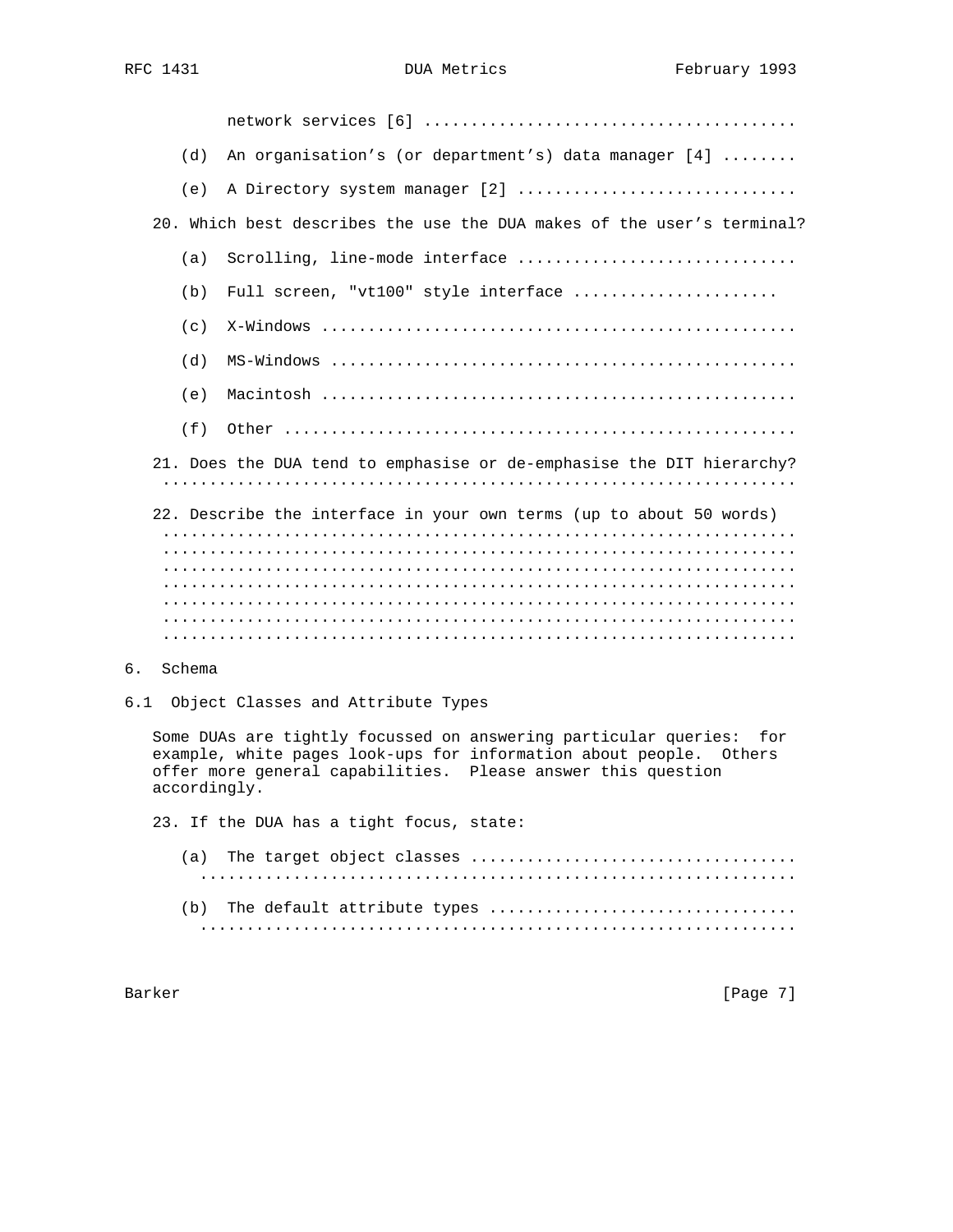- - (c) Other attribute types which may be configured. This might be answered as, for example, "all barring photo and audio", or as a list of supported attribute types ..................... ................................................................
	- 24. If the DUA has more general capabilities, state:
		- (a) State any object classes in X.521 which cannot be searched for ................................................................
		- (b) State any object classes in RFC1274 which cannot be searched for.......................................................... ................................................................ (c) State any attributes in X.521 which cannot be displayed......
		- (d) State any attributes in RFC1274 which cannot be displayed....

................................................................

- ................................................................
- 6.2 DIT structure
	- 25. DUAs often have a default object class hierarchy (e.g., it might assume countries at the root of the DIT, organisations immediately under countries, and people somewhere under organisations. Describe the type of hierarchy which the DUA most closely accords to:
		- (a) Rigid .......................................................
		- (b) Rigid, but several hierarchies supported ...................
		- (c) Default hierarchy offered, but many hierarchies are supported ................................................................
		- (d) Default hierarchy offered, but DUA fully flexible ...........
		- (e) No default hierarchy, DUA fully flexible ....................
	- 26. If a default hierarchy is offered, please describe it ........... .................................................................... .................................................................... ....................................................................
	- 27. State any hierarchies, which are valid according to X.521's suggested DIT structure, but which cannot be queried (exclude hierarchies which cannot be queried because the DUA does not query for entries of particular object classes) ......................

Barker [Page 8] [Page 8] [Page 8] [Page 8] [Page 8] [Page 8] [Page 8] [Page 8] [Page 8] [Page 8] [Page 8] [Page 8] [Page 8] [Page 8] [Page 8] [Page 8] [Page 8] [Page 8] [Page 8] [Page 8] [Page 8] [Page 8] [Page 8] [Page 8]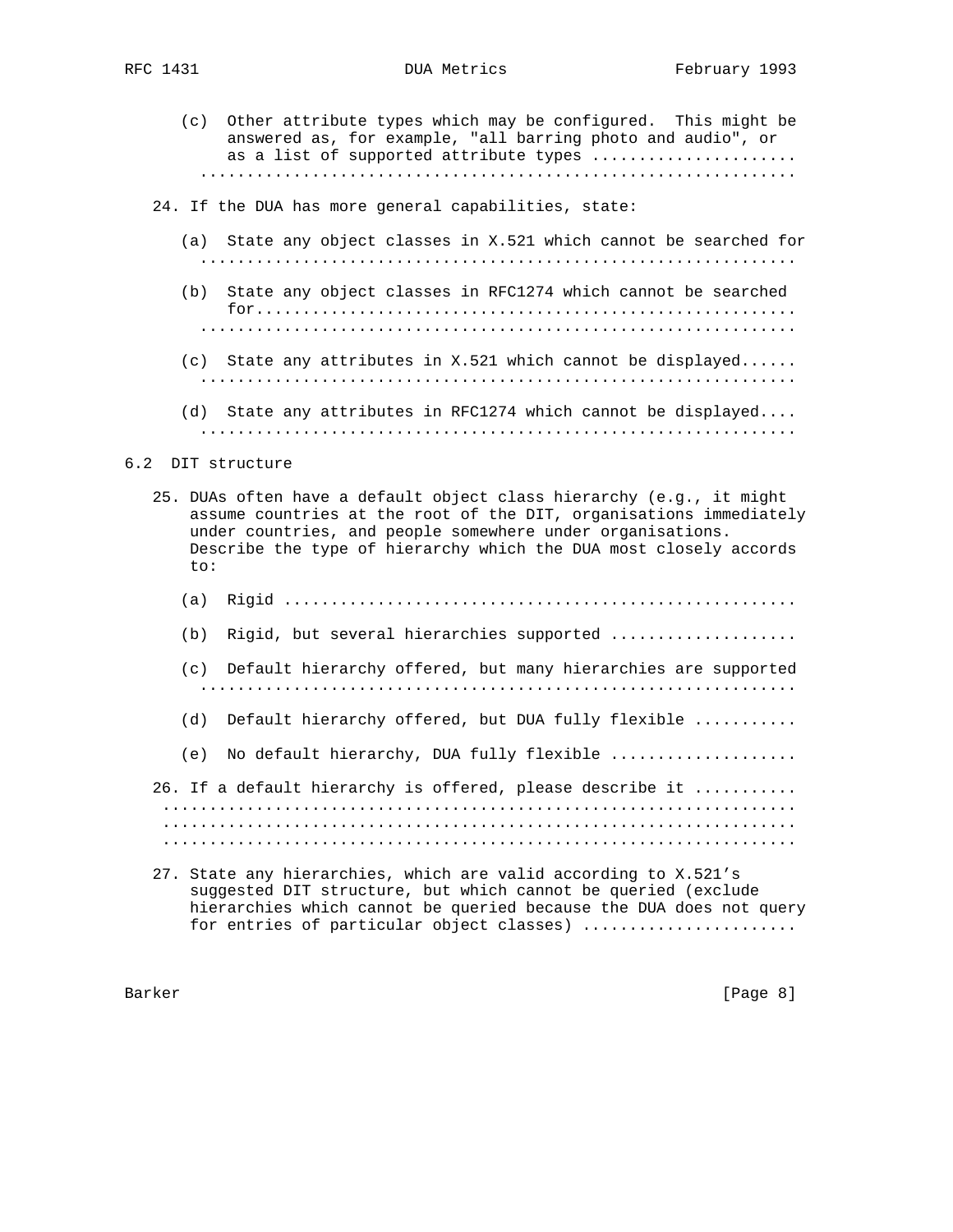....................................................................

7. Entering queries

 The term "querying" is used here as a generic term for finding an entry, whether it be as a simple look-up, or the prelude to a modification operation.

- 28. Which best describes the query entry style?
	- (a) Form filling (user responds to a set of prompts) ............
		- i. Query specified first, then resolved ...................
		- ii. Query entry and resolution mixed ........................
		- iii. Both modes possible .....................................
	- (b) Queries entered as "user-friendly names" ..................
	- (c) Querying is by "navigating" around the DIT, the user searching and selecting .....................................
	- (d) Other (please describe) ..................................... ................................................................
- 8. Strategy for locating entries

 A number of strategies are employed by DUAs to find the entry the user is looking for. These have implications for user-friendliness and performance. For example, an interface which makes extensive use of search operations may be excellent at finding entries, but at the cost of being intolerably slow.

- 29. Which of the following strategies most closely accords with the behaviour of the DUA?
	- (a) The DUA always uses search operations to find entries .......
	- (b) The DUA offers users a list of entries, and invites the user to select from the list .....................................
	- (c) The DUA only tries read operations (i.e., the DN must be exactly right) ..............................................
	- (d) The DUA tries read operations first, then searches for something similar if no entry can be found .................

Barker [Page 9]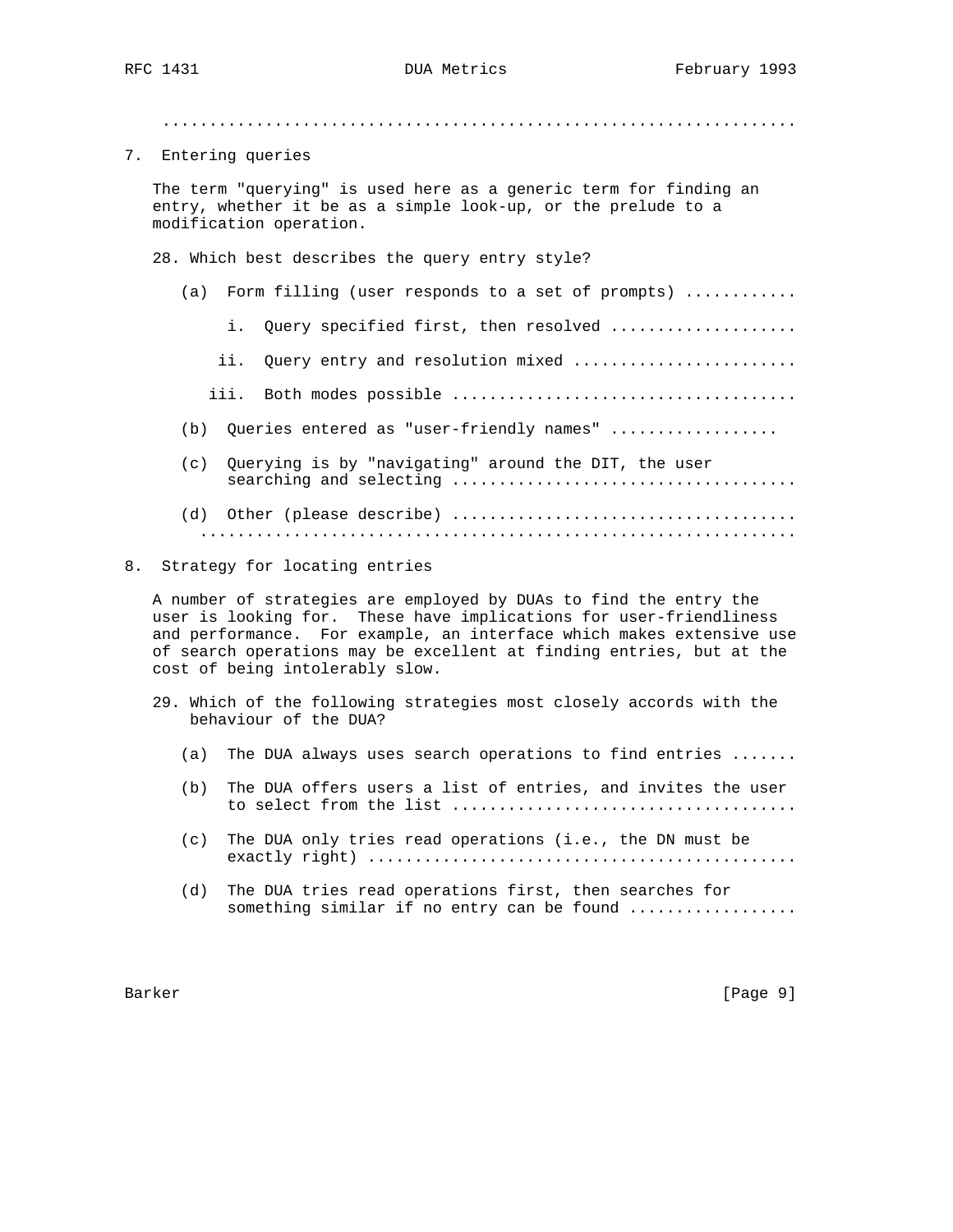|    | (e) | The DUA tries read operations first, then offers a list of<br>possible entries if no entry can be found                                                                                                                                                                                                                              |
|----|-----|--------------------------------------------------------------------------------------------------------------------------------------------------------------------------------------------------------------------------------------------------------------------------------------------------------------------------------------|
|    | (f) | User explicitly controls the X.500 operation which is invoked                                                                                                                                                                                                                                                                        |
|    |     |                                                                                                                                                                                                                                                                                                                                      |
|    |     | 30. Does the DUA allow a user to "list" (either by the list<br>operation or by a single level search operation) all the child<br>entries of a node (notwithstanding administrative limits)?<br>$\ldots$ .                                                                                                                            |
|    |     | If so, does it do so:                                                                                                                                                                                                                                                                                                                |
|    | (a) |                                                                                                                                                                                                                                                                                                                                      |
|    | (b) |                                                                                                                                                                                                                                                                                                                                      |
|    |     | 32. Will the DUA optionally follow links to other entries by using<br>attributes such as seeAlso and roleOccupant with a DN syntax?                                                                                                                                                                                                  |
| 9. |     | Displaying results                                                                                                                                                                                                                                                                                                                   |
|    |     | 33. Are the strings used to describe attribute types freely and                                                                                                                                                                                                                                                                      |
|    |     | 34. Name any attribute types where the attribute values may be<br>presented in local formats? (For example, it may be possible to<br>configure the display of telephone numbers so that local numbers<br>are shown as extensions, rather than with the full international<br>dialling code.) [1 per attribute, up to a maximum of 4] |
|    |     | 35. Does the DUA allow for the display of more than one result at a<br>time (showing attribute values other than the name of the entry)?<br>If so, how many entries may be displayed in response to a single                                                                                                                         |
|    |     | 36. Does the DUA support the notion of a quick synopsis, where a small<br>core of attributes is retrieved initially, and a larger set is<br>returned if required? [2 if yes]                                                                                                                                                         |

 37. What does the DUA do with attribute types it doesn't support in its sub-schema, but which have a standard syntax? ..............

Barker [Page 10]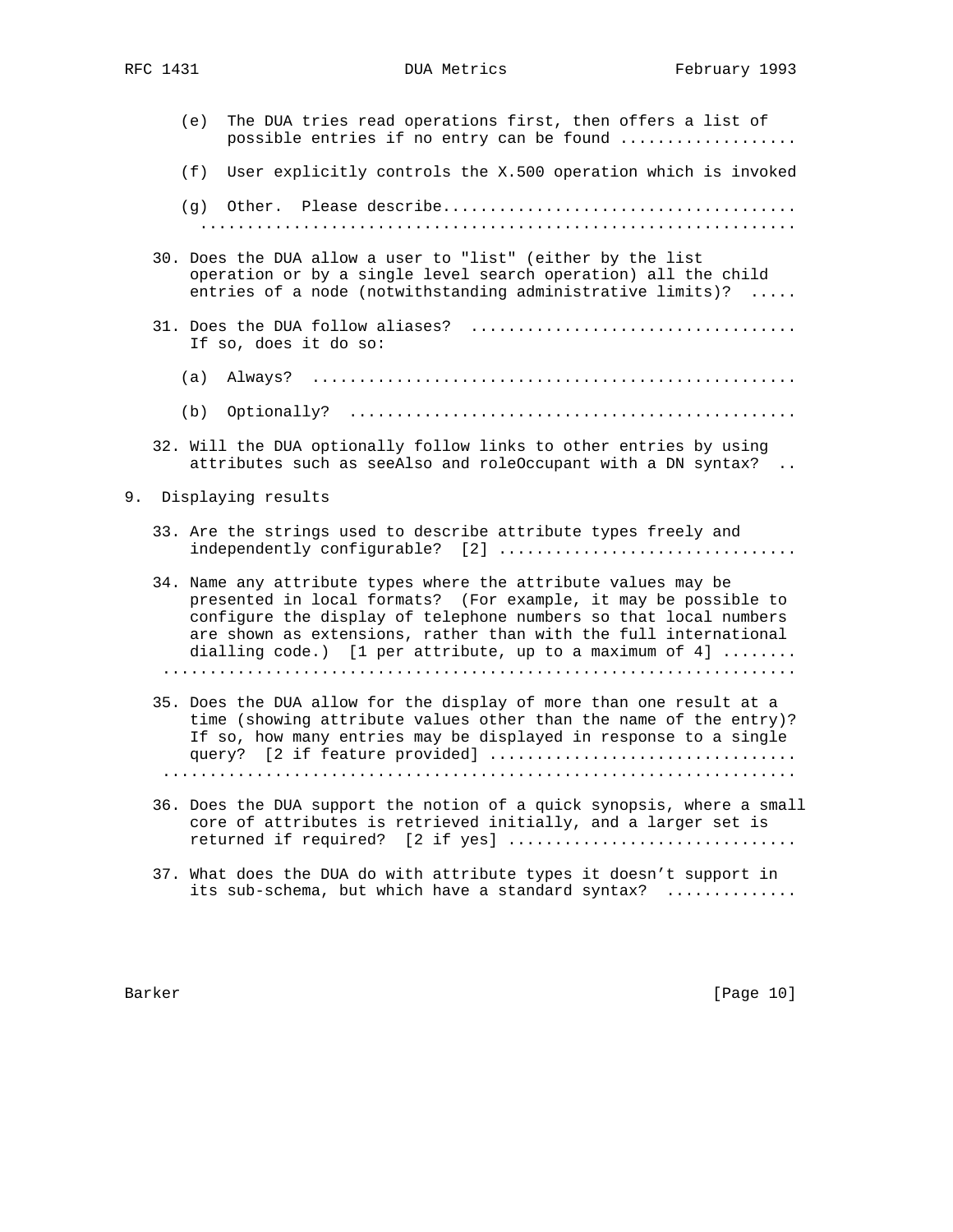38. What does the DUA do with attributes which have are not in its sub-schema, and which have a non-standard syntax? (a) Ignore them? ............................................... (b) Tell user, but don't display? ................................ (c) Display hex BER encoded value? .............................. (d) Display in some other format? ................................. 10. Association Handling This section is concerned with how a DUA handles its association with the Directory. 39. How/where is the access point to the Directory configured? If more than one method, indicate which ways are possible. [1 per method, up to maximum of 3] (a) In a system-wide tailor file  $\dots\dots\dots\dots\dots\dots\dots\dots\dots\dots\dots\dots\dots\dots\dots$ (b) In a per user tailor file  $\dots\dots\dots\dots\dots\dots\dots\dots\dots\dots\dots\dots\dots\dots\dots$  (c) As a run-time command line argument ......................... (d) Other. Please describe ..................................... ................................................................ 40. Does the DUA allow for automatic connection to a back-up DSA if the access point DSA is unavailable? [2 if yes] ................ 41. Can the DUA keep connections open to more than one DSA at a time? [1 if yes] ...................................................... .................................................................... 42. Does the DUA keep an idle connection open to the DSA(s). If not, describe the timeout strategy.  $[1 \text{ if yes}]$  ...................... .................................................................... 43. Does the DUA handle referrals automatically? [2 if yes] ........ If not: does the DUA handle referrals at all? [1 if yes] ...... 44. Does the DUA make use of asynchronous operations? (a) Does the DUA bind asynchronously? [2 if yes]................ (b) Are the operations handled asynchronously? .................

Barker [Page 11]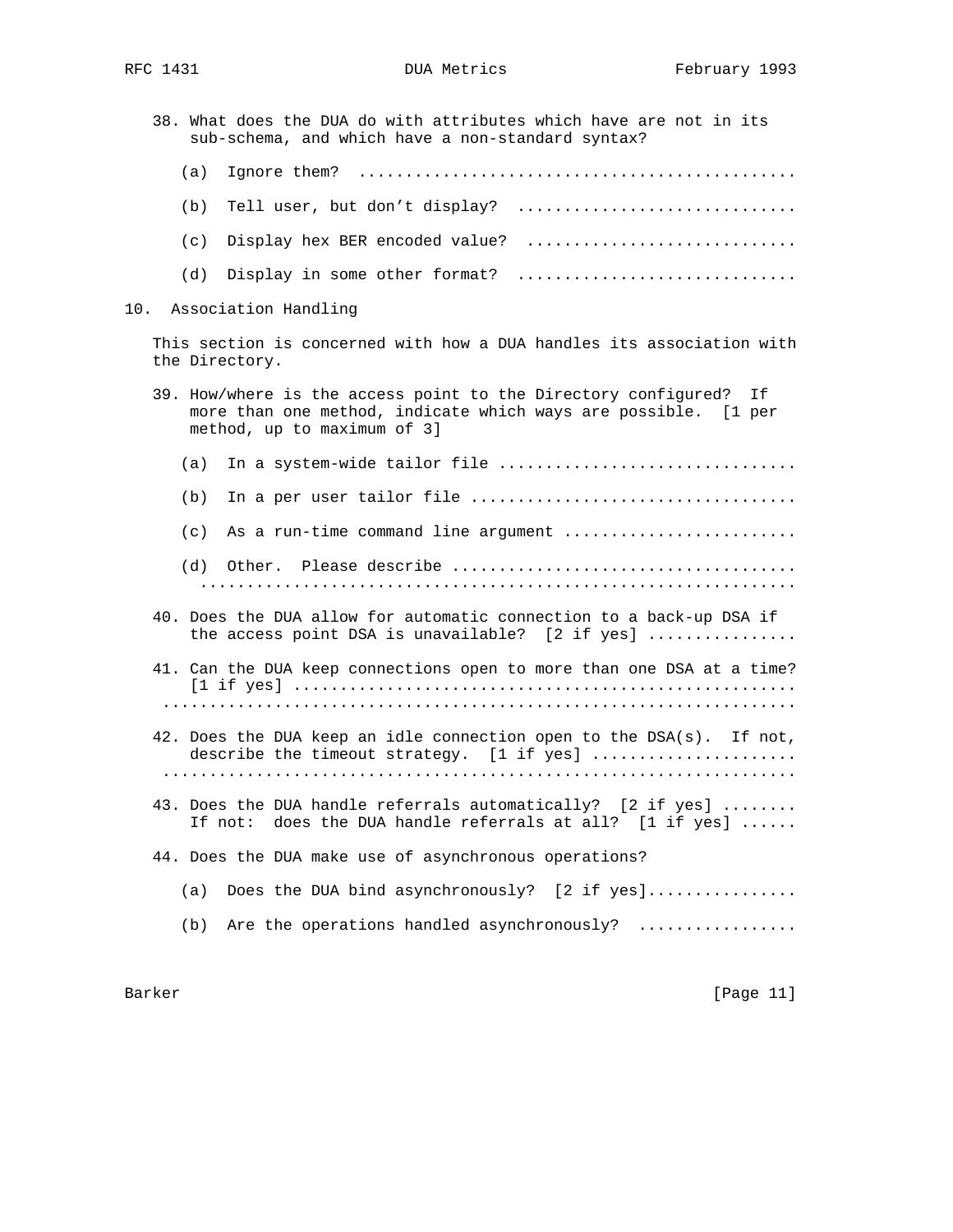If so, is this true for: i. All operations? [2 if yes] ............................... ii. Some operations? [1 if yes] ............................. 45. Does the DUA use size and time limits by default? [2 if no limits, or limits may be over-ridden] If so: ................... (a) What size limit is used? ................................... (b) What time limit is used? ................................... (c) Are these limits overridable? ............................... 11. Suitability for management This section is intended to establish the range of operations supported by the DUA and, in particular, whether it is suitable for management tasks. 46. Is it possible to invoke all the operations in the Directory Abstract Service? If not, say which operations it does use [2 if all] ............................................................ .................................................................... 47. Is the user given full control over the service controls? If not, say which may be controlled, or none at all [2 if full, 1 if some control] ........................................................ .................................................................... 48. Is it possible to manage system attributes with the DUA? If so, indicate which DSA implementations for which this DUA provides management capabilities. ....................................... (a) Knowledge [1]................................................ (b) Replication information [1] ................................. (c) Other ....................................................... 49. Access control notwithstanding, does the DUA allow the following? (a) Attribute management [2 for all below, 1 for some] i. Addition ................................................ ii. Modification ............................................

Barker [Page 12]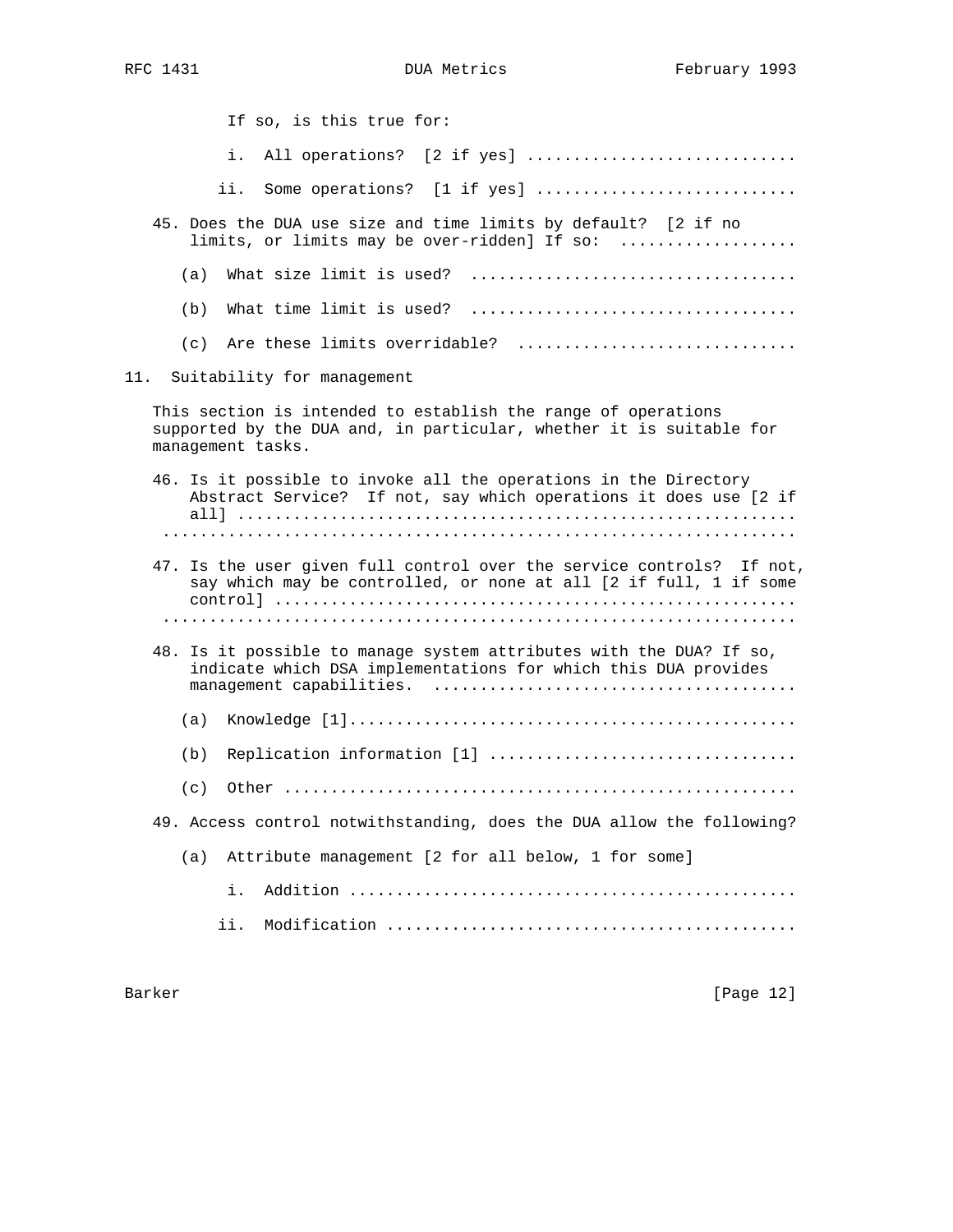iii. Deletion ................................................ (b) Entry management [2 for all below, 1 for some] i. Addition ................................................ ii. Modification ............................................ iii. Deletion ................................................ iv. Renaming ................................................

### 12. Query Resolution

 This section discusses the process of query resolution. While two DUAs may both be able to resolve a query using the same information, one may do so much more quickly than the other. Some DUAs may be more "economic" in their use of DAP operations to achieve the same results. Some DUAs may find the correct results even when the users' input corresponds rather weakly to Directory names. Three aspects of query resolution are measured:

- o Does the DUA actually find the required entry?
- o If the required entry is found, how many entries were returned as well?
- o How "expensive" was the query in terms of underlying X.500 operations, whether the query was resolved successfully or not?

 The following set of queries might all conceivably be resolved such that the author's Directory entry be found. The queries are split into 2 groups: the first group SHOULD pose no difficulties for a reasonable DUA; the second group are more problematic. In each case, award [2] marks if the query found the author's entry successfully. The expensiveness of each query should be measured using the following formula, which introduces the notion of SearchStones! The SearchStone rating is calculated by adding together the total operations used in attempting to resolve a query, weighted thus:

- o Bind [5]
- o Read operation [1]
- o List operation [2]
- o Search single level for countries, organisations or localities [3]

Barker [Page 13]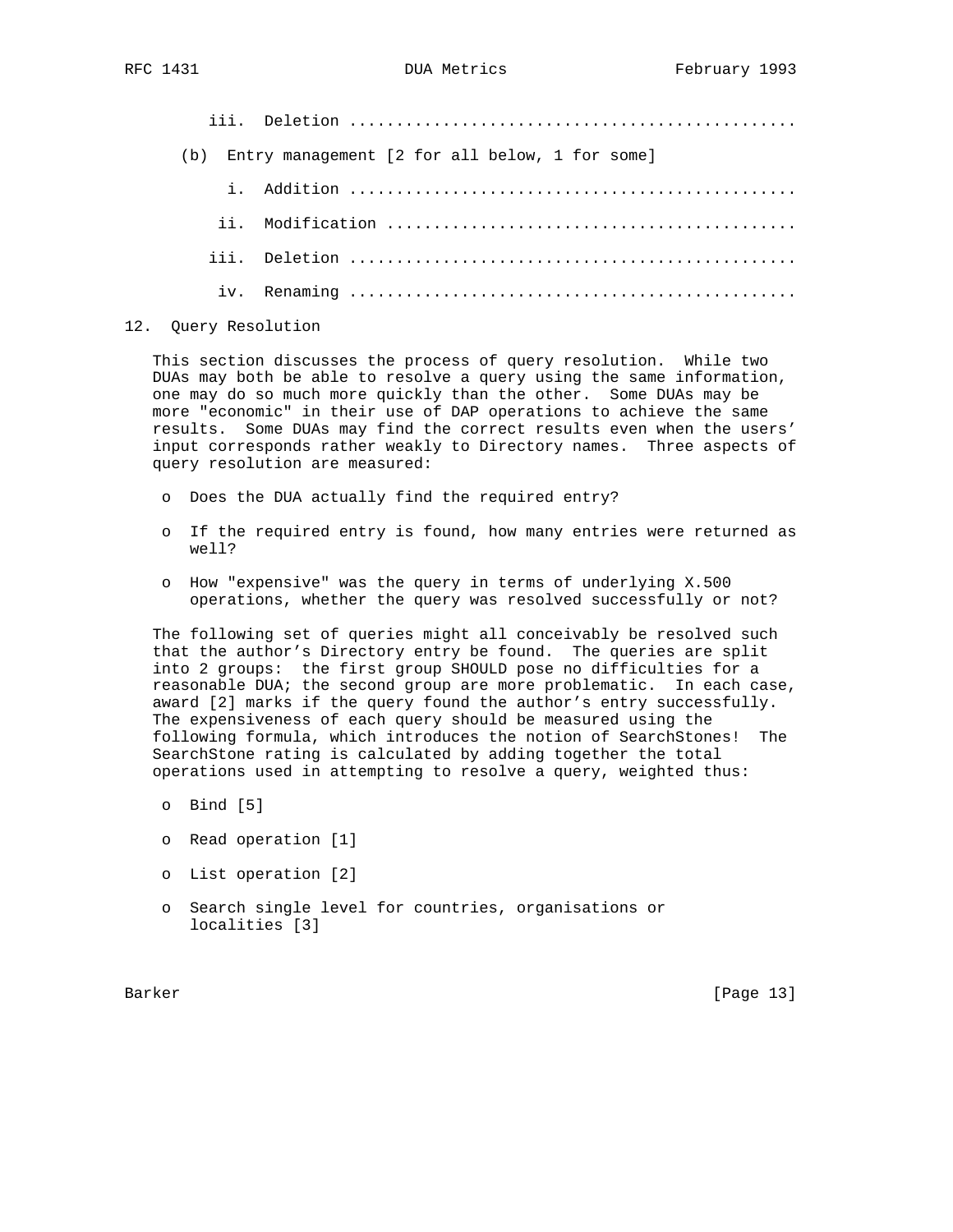o Search single level for organisational units, people or roles [3]

o Search subtree [5]

 Note: The single level searches have been separated into two categories in acknowledgement that certain types of search are much more likely to span multiple DSAs than others. The weightings are the same for the moment because of the pervasiveness of the Quipu implementation, which replicates all sibling entries in a single DSA, whatever the level in the DIT.

 The notion of SearchStones merits some further explanation and the statement of some caveats.

 The idea is to give some broad brush view of the work being undertaken by a DUA to retrieve an entry. There will be some correspondence between a low SearchStone rating and a DUA responding quickly, and vice-versa, although this correlation is not consistent, for reasons given below. It would be desirable to be able to have some timing information for the resolution of queries, but such results would only be meaningful if the tests were for target entries widely distributed throughout the DIT. Maybe this is something for the future? In the meantime it is worth noting some of the factors which militate against simple minded interpretation of the SearchStones.

- o The DIT is not uniform, with the depth varying considerably
- o While the DIT is currently mastered mostly by DSAs of a single implementation, this will be decreasingly the case, and other DSAs may have very different performance profiles.
- o Different directory domains are already adopting different strategies on information replication with profound performance implications.
- o No weighting is given to different search filters, or to boolean combinations of filters.

 While acknowledging the difficulty of the exercise, there are counter arguments:

- o Some DUAs are better than others at finding the required results
- o Some DUAs will get the required results more quickly than most
- o DUA designers have to build DUAs in the knowledge that the DIT is heterogeneous with respect to DSA implementation and DIT structure

Barker [Page 14]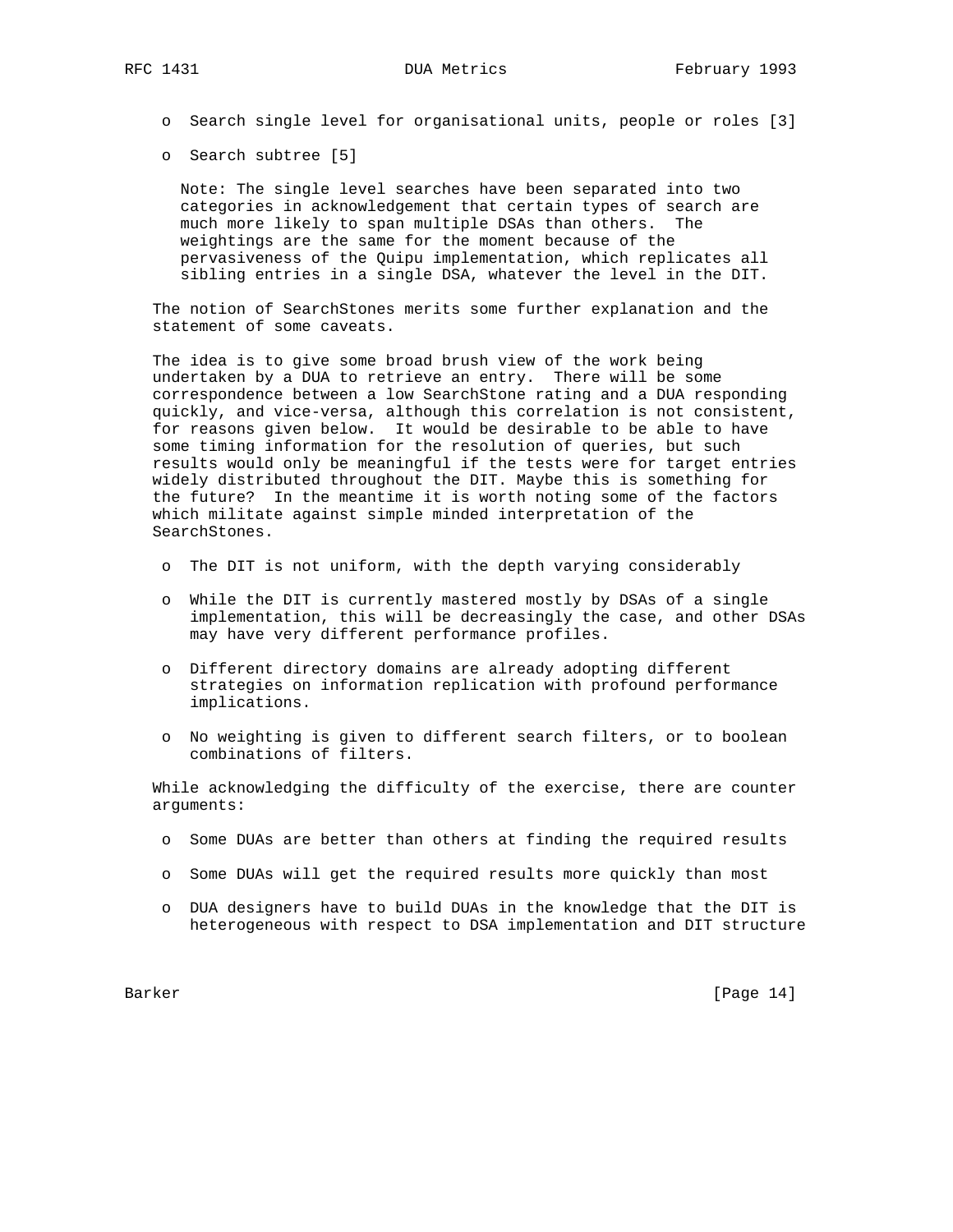One possible way forward would be to refine the test queries such that they better represented the diversity of the DIT. However, as a first step, the tests are restricted to queries which could reasonably be constructed as searches for the author's entry. The author's entry is held in part of the DIT which is representative of much of the current DIT. It is suggested that in order to normalise the tests as much as possible, that testing be performed by connecting to the target DSA directly. The DSA's name is "cn=Vicuna, c=GB", and the addresses of the DSA may be found in the presentation address attribute for that entry. Note that the SearchStone rating should be shown even for queries which cannot be resolved.

First, the straightforward queries:

- 50. NAME=Paul Barker, OU=Computer Science, O=University College London, C=GB
- 51. NAME=Paul Barker, OU=Computer Science, O=UCL, C=GB
- 52. NAME=Barker, OU=Computer, O=UCL, C=GB
- 53. NAME=Barker, O=UCL, C=GB
- 54. NAME=p barker, O=university college, C=GB
- 55. NAME=paul b, OU=cs, O=university college, C=GB
- More difficult queries:
- 56. NAME=p b, O=university college, C=uk
- 57. NAME=Paul Barker, OU=Computer Networking, O=london college, C=GB
- 58. NAME=Paul Baker (sic), OU=cs, O=ucl, C=Britain
- 59. NAME=p baker (sic), O=UCL, C=England
- 60. NAME=Paul Barker, OU=Directories, O=london, C=United Kingdom Other general questions:
- 61. Will the DUA attempt a query of the form "Find all the Smiths in Britain"? ..................................................... If so, does it do it by:
	- (a) A single query under the country node? ....................

## Barker [Page 15]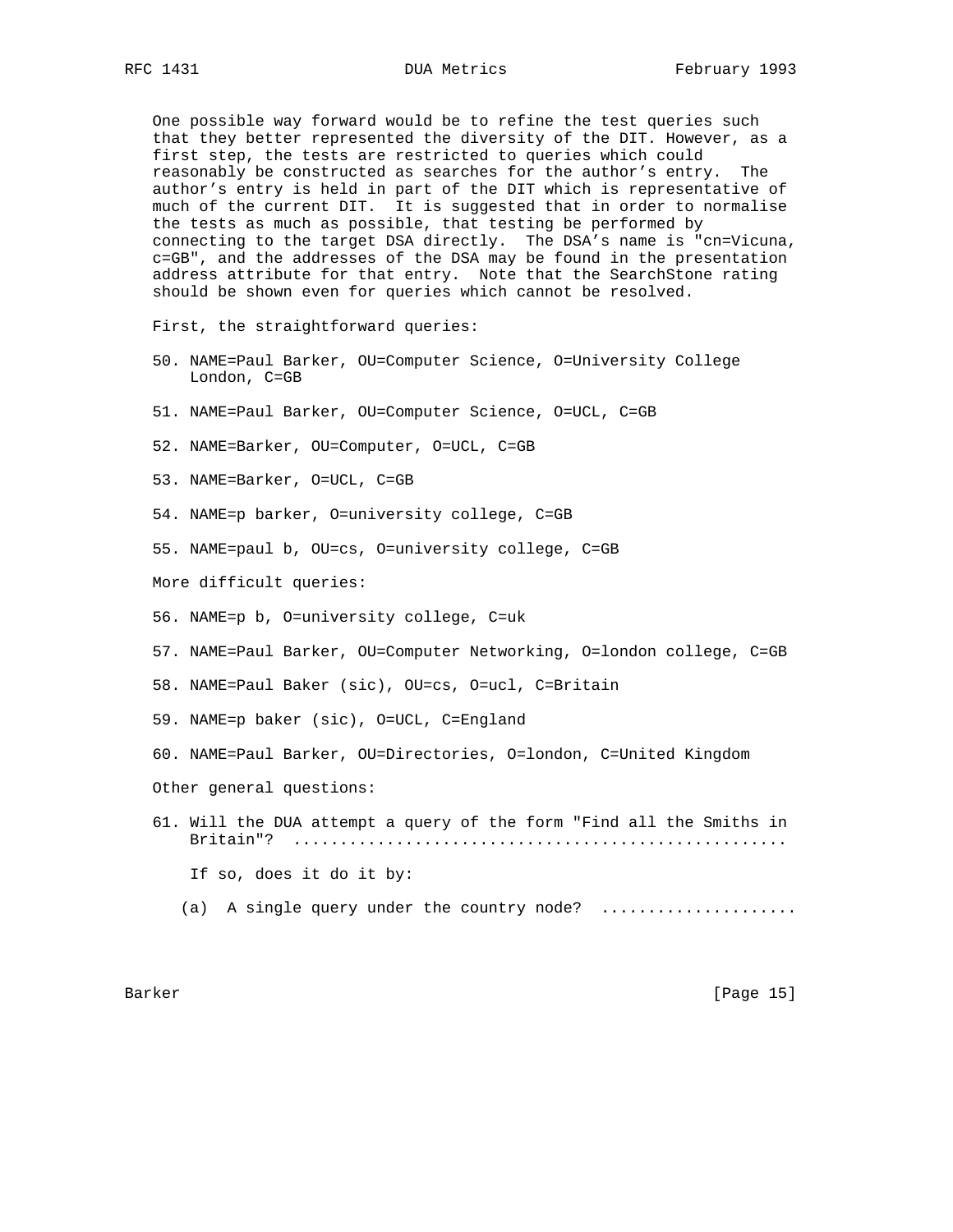- (b) Multiple queries under all organisation nodes? .............
- 62. Does the DUA allow "hands-off" querying whereby the details of a query may be entered in one go, and the DUA attempts to resolve the query without any further user intervention? ..............

#### 13. International Languages

- 63. Does the DUA offer multi-lingual support. If so: ..............
	- (a) State which languages are already supported [1 per language up to a maximum of 3] .......................................... ................................................................
- 64. Can the DUA handle national language characters not found in PrintableString? [2 if yes] ....................................

## 14. User Friendliness

- 65. Is run-time help available? [2 if yes] .......................... If so:
	- (a) Is context-sensitive help available? [1 if yes] ............
	- (b) How many screens/windows? ..................................
	- (c) How many bytes of help information? [2 if more than 5 Kbytes of text, 1 if more than 3 Kbytes] ...........................
- 66. Are the error messages terse renderings of the X.500 service errors, or user-friendly!? As an example, provide the error message displayed to the user if an administrative limit is exceeded. [2 if user-orientated, 1 if administrator-orientated, 0 if no message at all] ........................................... .................................................................... ....................................................................
- 67. If modify operations are provided, is there support for editing the attributes correctly with the appropriate syntax (e.g., does the DUA guide the user that addresses are of up to 6 lines of up to 30 characters; what support is given for entering distinguished names) [2 for postal address support, 2 for DN support, 1 for any other support] ..................................................
- 68. Is the user allowed to see what sort of entries are in the Directory if they are unable to find the entry they are looking for? [1 if yes] ................................................

Barker [Page 16]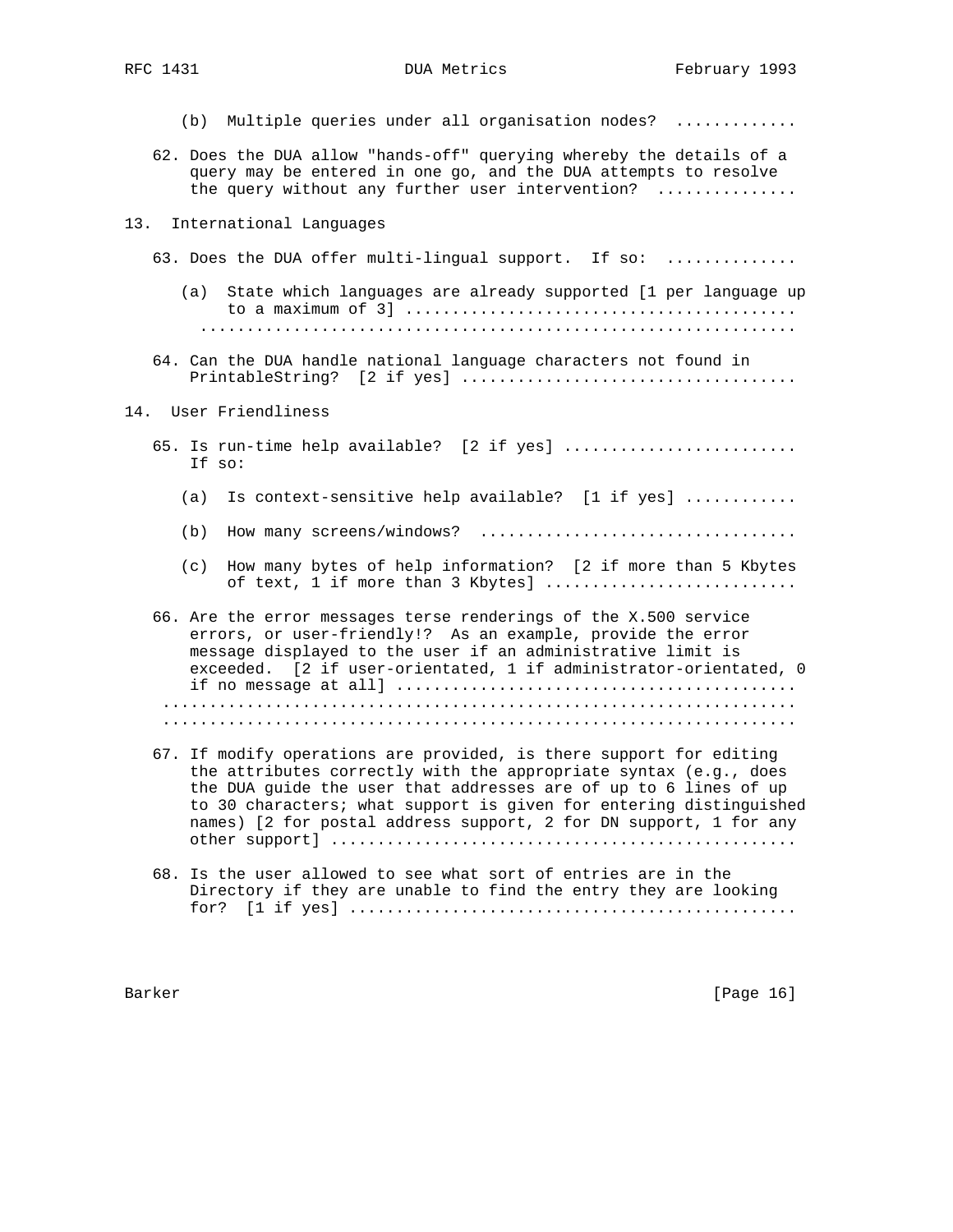- 69. Does the DUA allow automatic following of attributes with DN values, such as seeAlso and roleOccupant? [1 if yes]............
- 15. Operational Use

 The DUA exists. But is there any evidence to suggest that it is a usable tool?

- 70. Is this DUA widely in use? [5 if used by more than 20 orgs, 3 if by more than 10 orgs, 2 if by more than 5 orgs, 1 if used operationally to provide a service anywhere] ...................
	- (a) Is this DUA in use anywhere in the COSINE/Internet Pilot? .. ................................................................
	- (b) Is this DUA in use in any other major pilot? ...............
	- (c) Is this DUA in use anywhere else operationally? ............
- 71. Has this DUA been assessed by groups outside of the software developers or providers? .......................................
- 72. If so, are the assessments public? Please provide copies of these assessments if they are available ................................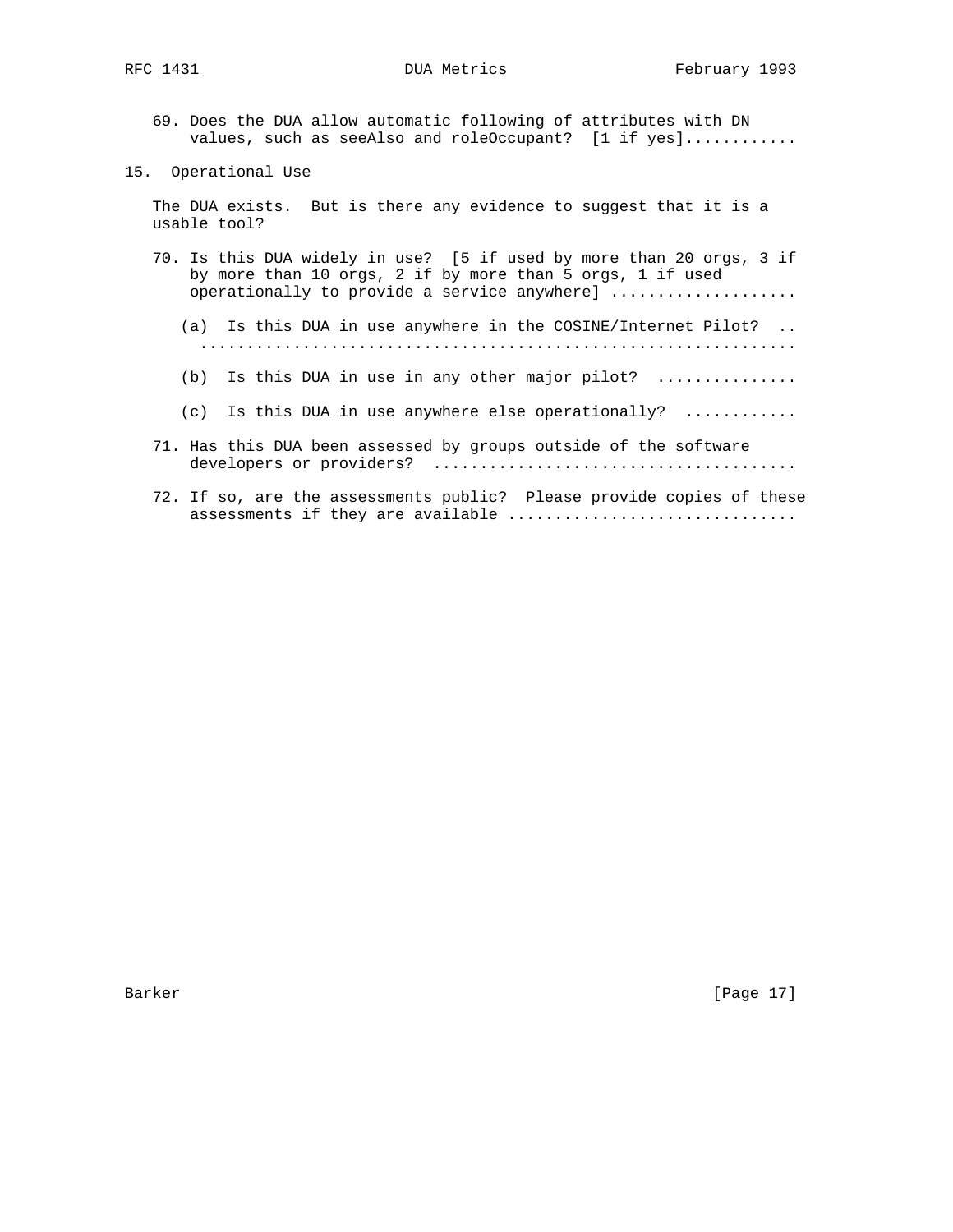| ______Section______ ________Points_____                  |                                    |          |                                                       |  |  |
|----------------------------------------------------------|------------------------------------|----------|-------------------------------------------------------|--|--|
| No. _   Description_  Maximum_  Scored                   |                                    |          |                                                       |  |  |
|                                                          |                                    |          | _2_ Gen_Info____ __10____ __ ___________n/a________   |  |  |
| Conf to Res                                              |                                    |          |                                                       |  |  |
| _4_ Comm_stds___ __10____ __ ____________n/a______       |                                    |          |                                                       |  |  |
|                                                          |                                    |          |                                                       |  |  |
|                                                          |                                    |          |                                                       |  |  |
| _10_ Assoc_hand._ __15____ ___ ____________n/a_______    |                                    |          |                                                       |  |  |
| _11_ Man_cap_____ __10____ ___ _____________n/a_________ |                                    |          |                                                       |  |  |
| 12   Query res<br>$Q.-50$ $2$                            |                                    | $\cdots$ | Search No. of other<br>Stones lentries found<br>    : |  |  |
|                                                          | $\begin{array}{ccc} \end{array}$ 2 |          |                                                       |  |  |
| $Q.-52$                                                  | $2^{\circ}$                        |          |                                                       |  |  |
|                                                          |                                    |          | $Q.$ _53 _______   __2 _____   _ __   _ ___   : _ __  |  |  |
| $ Q.-54\rangle$ $ 2\rangle$                              |                                    |          | :                                                     |  |  |

Barker

[Page 18]